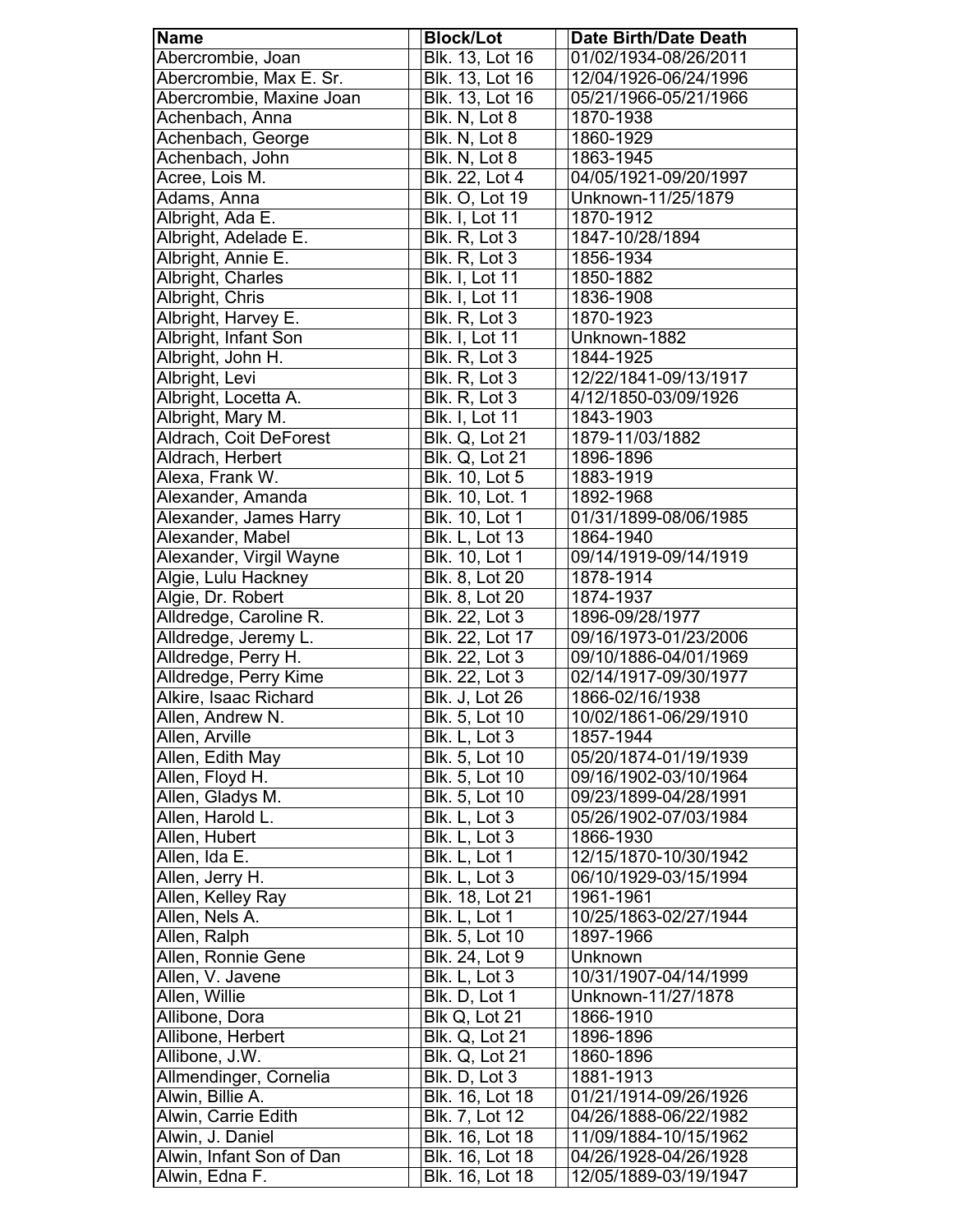| Alwin, Florence                    | Blk. 11, Lot 1         | 04/21/1924-09/24/2015  |
|------------------------------------|------------------------|------------------------|
| Alwin, Infant Grandchild of Wesley | <b>Blk. 16, Lot 18</b> | 10/23/1924-10/23/1924  |
| Alwin, Jonathan Allan              | Blk. 16, Lot 18        | 06/09/1984-06/10/1984  |
| Alwin, Mary                        | Blk. 16, Lot 18        | 1854-1930              |
| Alwin, Sylvester C.                | Blk. 16, Lot 18        | 1845-1923              |
| Alwin, Vaughn E.                   | Blk. 11, Lot 1         | 12/07/1918-11/16/2005  |
| Ampe, Albert John                  | <b>Blk. 9, Lot 5</b>   | 02/11/1905-09/14/1982  |
| Ampe, Bertha                       | Blk. 9, Lot 5          | 09-/26/1906-05/10/1999 |
| Anderle, Catherine                 | Blk. 5, Lot 8          | 1860-1944              |
| Anderle, Joseph                    | <b>Blk. 5, Lot 8</b>   | 1868-1911              |
| Anderson, Abe                      | Blk. 4, Lot 25         | 1828-1905              |
| Anderson, Cassandra                | Blk. 4, Lot 10         | 1861-Unknown           |
| Anderson, James W.                 | <b>Blk. E, Lot 25</b>  | Unknown-12/23/1901     |
| Anderson, Laura E.                 | <b>Blk. E, Lot 25</b>  |                        |
|                                    |                        | 1851-1938              |
| Anderson, Marie                    | Blk. 20, Lot 18        | 05/01/1903-04/19/1978  |
| Anderson, Martha Annette           | <b>Blk. 20, Lot 8</b>  | 07/15/1946-07/17/1946  |
| Anderson, Oscar S.                 | Blk. 4, Lot 10         | 1859-1937              |
| Anderson, Sarah                    | Blk. 4, Lot 25         | 1840-1917              |
| Anderson, Walton                   | Blk. 20, Lot 8         | 08/14/1917-01/21/1951  |
| Anderson, William A.               | Blk. 20, Lot 18        | 10/15/1903-04/24/1982  |
| Anderson, William                  | <b>Blk. E, Lot 25</b>  | 1851-1931              |
| Andrews, Arthur S.                 | Blk. F, Lot 3          | 10/08/1889-11/20/1889  |
| Apley, Arthur D.                   | Blk. 11, Lot 11        | 1876-1967              |
| Apley, Buelah                      | Blk. 11, Lot 11        | 03/15/1911-01/30/2004  |
| Apley, Kenneth R.                  | Blk. 11, Lot 11        | 02/05/1909-03/09/2001  |
| Apley, N. Mabel                    | Blk. 11, Lot 11        | 08/17/1879-01/21/1975  |
| Applegarth, Darlene E.             | <b>Blk. Q, Lot 24</b>  | 01/22/1931-11/05/2014  |
| Applegarth, Earnest A.             | <b>Blk. Q, Lot 24</b>  | 04/09/1926-12/30/2013  |
| Applegarth, John E.                | <b>Blk. Q, Lot 24</b>  | 11/25/1892-11/03/1983  |
| Applegarth, Ruby Irene             | Blk. Q, Lot 24         | 08/27/1900-08/28/1965  |
| Armstrong, Eleanor                 | <b>Blk. C, Lot 28</b>  | 1820-1879              |
| Armstrong, Florence L.             | <b>Blk. C, Lot 28</b>  | 1854-1906              |
|                                    | <b>Blk. C, Lot 28</b>  |                        |
| Armstrong, John W.                 |                        | 1819-1899              |
| Arnett, Mr. A.                     | Blk. 6, Lot 26         | 1837-1916              |
| Arnett, Mrs. A.                    | Blk. 6, Lot 26         | 1836-1908              |
| Arnett, Ida Bell                   | Blk. 6, Lot 26         | 02/06/1908-02/21/1911  |
| Arnett, James E.                   | Blk. 6, Lot 26         | 03/01/1862-07/10/1953  |
| Arnett, Mrs. James E.              | Blk. 6, Lot 26         | 10/11/1873-07/01/1933  |
| <b>Arnett, James Elmer</b>         | Blk. 6, Lot 26         | 02/10/1905-10/31/2003  |
| Arnett, Marian A.                  | Blk. 6, Lot 26         | 05/25/1912-11/23/1995  |
| Arnold, Alice                      | <b>Blk. 4, Lot 1</b>   | 1853-1934              |
| Arnold, Della                      | <b>Blk. 4, Lot 1</b>   | 1876-1903              |
| Arnold, Phil                       | <b>Blk. 4, Lot 1</b>   | 1847-1933              |
| Asche, Lena Barley                 | <b>Blk. N, Lot 16</b>  | 05/20/1891-11/13/1972  |
| Asche, Lewis T.                    | <b>Blk. N, Lot 16</b>  | 10/31/1880-11/01/1967  |
| Atwood, Mrs. Aroline H.            | Blk. 16, Lot 9         | 1839-1925              |
| Atwood, Ida M.                     | Blk. 16, Lot 9         | 1875-1959              |
| Atwood, Moses E.                   | Blk. 16, Lot 9         | 1839-1925              |
| Aufdengarten, Kamryn A.            | Blk. 11, Lot 27        | 05/29/2006-05/29/2006  |
| Augustus, Guy                      | Blk 20, Lot 20         | 1900-05/21/1973        |
| Augustus, Martha L.                | Blk. 20, Lot 20        | 08/10/1917-06/10/2003  |
| Ayers, James L.                    | Blk. 11, Lot 25        | 07/25/1956-07/26/2011  |
| Ayres, Amelia                      | <b>Blk. O, Lot 15</b>  | 1865-01/25/1887        |
|                                    | <b>Blk. O, Lot 15</b>  | 1845-06/30/1899        |
| Ayres, Artimissia                  |                        |                        |
| Ayres, Charles                     | <b>Blk. O, Lot 15</b>  | 1880-01/29/1888        |
| Ayres, W. S.                       | <b>Blk. O, Lot 15</b>  | 07/18/1817-11/30/1897  |
| B, CP                              | <b>Blk. L, Lot 23</b>  | Unknown                |
| Babb, John S.                      | Blk. 7, Lot 13         | 1852-1921              |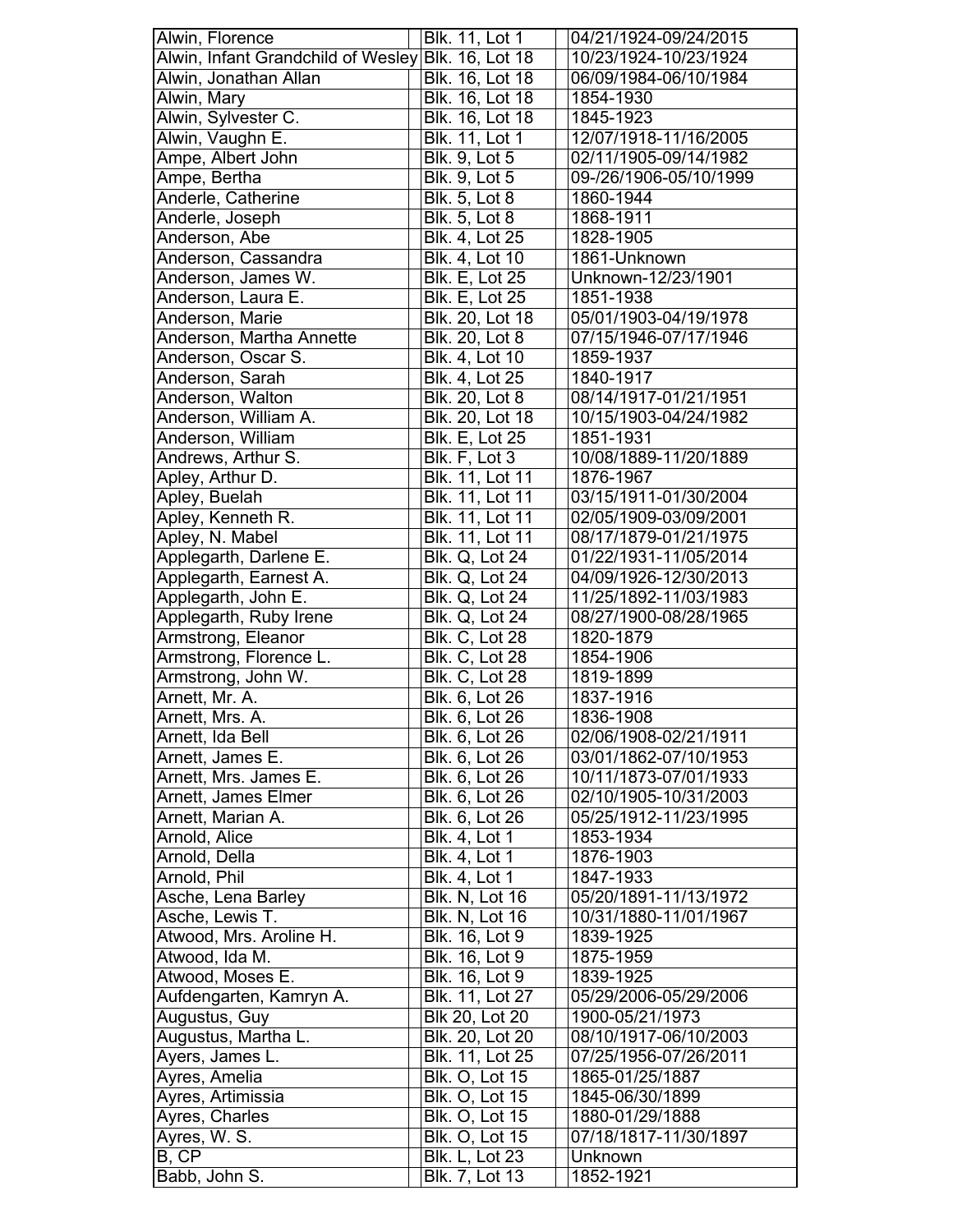| Babb, Lenora                                    | Blk. 7, Lot 13         | 1880-1940             |
|-------------------------------------------------|------------------------|-----------------------|
| Babcock, Edwin                                  | <b>Blk. E, Lot 18</b>  | 1851-1894             |
| Babcock, Lizzie E.                              | <b>Blk. E, Lot 18</b>  | 1854-1915             |
| Baer, Amanda                                    | Blk. 14, Lot 12        | 1858-1938             |
| Baer, John H.                                   | Blk. 14, Lot 12        | 1861-1955             |
| Baird, Eldred                                   | Blk. 24, Lot 19        | 11/28/1931-04/27/2003 |
| Baird, Floyd M.                                 | Blk. 24, Lot 19        | 1903-1947             |
| Baird, Margaret D.                              | Blk. 24, Lot 19        | 04/23/1908-04/15/2006 |
| Baker, Charles W.                               | Blk. 20, Lot 14        | Unknown-08/25/1880    |
| Baker, Charlotte                                | Blk. 20, Lot 14        | 04/10/1852-12/10/1944 |
| Baker, Leota B.                                 | <b>Blk. 3, Lot 11</b>  | 10/30/1908-2/25/2005  |
| Baker, Marcia Knedlik                           | Blk. 22, Lot 23        | 10/06/1946-07/25/1991 |
| Baker, Margaret Ellen                           | Blk. 20, Lot 14        | 01/16/1882-11/21/1961 |
| Baker, Rupert                                   | Blk. 20, Lot 14        | Unknown-08/13/1880    |
| Baker, Thomas                                   | Blk. 20, Lot 14        | 01/29/1847-09/15/1934 |
| Baldwin, Edna Lower                             | Blk. 14, Lot 16        | 02/22/1891-12/08/1967 |
| Baldwin, Frank                                  | Blk. 14, Lot 16        | 05/13/1941-01/08/1976 |
| <b>Baldwin, Frank Clifford</b>                  | <b>Blk.</b> 14, Lot 16 | 10/23/1941-10/23/1941 |
| Baldwin, Jane                                   | Blk. 14, Lot 16        | Unknown               |
|                                                 |                        | 1874-03/24/1893       |
| Baldwin, Pearl<br><b>Baldwin, Victor Steven</b> | Blk. M, Lot 6          |                       |
|                                                 | Blk. 14, Lot 16        | 1927-1929             |
| Bales, Mary R.                                  | <b>Blk. G, Lot 14</b>  | 1864-12/03/1887       |
| <b>Balgue, Florence Correne</b>                 | <b>Blk. H, Lot 22</b>  | 07/03/1879-01/30/1886 |
| Balgue, George Leland                           | <b>Blk. H, Lot 22</b>  | Unknown-02/27/1876    |
| Balgue, Mathew                                  | Blk. H, Lot 22         | 05/18/1843-04/22/1883 |
| Balgue, Laura Leland                            | <b>Blk. H, Lot 22</b>  | 04/22/1855-08/25/1931 |
| Ballard, David C.                               | Blk. 10, Lot 11        | 1875-1962             |
| <b>Ballard, David Ellenwood</b>                 | Blk. 10, Lot 11        | 1836-1926             |
| <b>Ballard, Earnest</b>                         | Blk. 10, Lot 11        | Unknown-10/16/1924    |
| Ballard, Louise                                 | Blk. 10, Lot 11        | 06/25/1868-07/01/1868 |
| <b>Ballard, Louise Bowen</b>                    | Blk. 10, Lot 11        | 1844-1916             |
| Ballard, Mark A.                                | <b>Blk. 10, Lot 11</b> | 1880-1961             |
| Bamer, Frank                                    | <b>Blk. 24, Lot 23</b> | 1882-1963             |
| Bamer, Lena Myrtle                              | Blk. 24, Lot 23        | 10/16/1884-03/06/1982 |
| Banninger, Bessie                               | Blk. 16, Lot 14        | 07/06/1886-09/10/1984 |
| Banninger, Charlottie                           | Blk. 16, Lot 14        | 1862-1933             |
| Banninger, Edwin J.                             | Blk. 16, Lot 14        | 11/13/1884-06/19/1978 |
| Banninger, Frieda R.                            | Blk. 16, Lot 14        | 1888-1962             |
| Banninger, Jacob                                | Blk. 16, Lot 14        | 1854-1921             |
| Banninger, LeRoy                                | Blk. 16, Lot 14        | 1903-1939             |
| Banninger, Lettie                               | Blk. 16, Lot 14        | 1903-1936             |
| Banninger, Ulrich                               | Blk. G, Lot 3          | 03/03/1837-05/12/1876 |
| Barber, Harvey                                  | Blk. 4, Lot 20         | Unknown-1964          |
| Barber, Margaret Fraser                         | Blk. 4, Lot 20         | 1902-02/05/1993       |
| Barbour, Carl                                   | Blk. P, Lot 4          |                       |
| Barbour, Clara B.                               | <b>Blk. 22, Lot 11</b> | 06/11/1892-06/06/1980 |
| Barbour, Gilbert                                | Blk. 22, Lot 11        | 10/07/1901-12/11/1971 |
| Barbour, Marguerite                             | Blk. P, Lot 4          |                       |
| Barckley, Charlotte                             | <b>Blk. 3, Lot 8</b>   | 1860-1925             |
| Barckley, Ethel                                 | <b>Blk. 3, Lot 8</b>   | 1886-03/06/1973       |
| Barckley, Mrs.                                  | <b>Blk. 3, Lot 8</b>   | Unknown               |
| Barckley, William                               | <b>Blk. 3, Lot 8</b>   | Unknown               |
| Barley, Anna Hallowell                          | <b>Blk. N, Lot 16</b>  | 04/14/1848-12/03/1929 |
| Barley, Boy                                     | <b>Blk. N, Lot 10</b>  | 1942-07/16/1942       |
| Barley, Charles P.                              | Blk. N, Lot 10         | 04/15/1861-07/16/1935 |
| Barley, Dorothy May                             | Blk. N, Lot 10         | 08/12/1906-04/02/1985 |
| Barley, Elizabeth Hallowell                     | Blk. N, Lot 16         | 03/24/1841-11/22/1874 |
|                                                 | Blk. 8, Lot 11         |                       |
| Barley, Ethel M.                                |                        | 09/03/1890-07/15/1983 |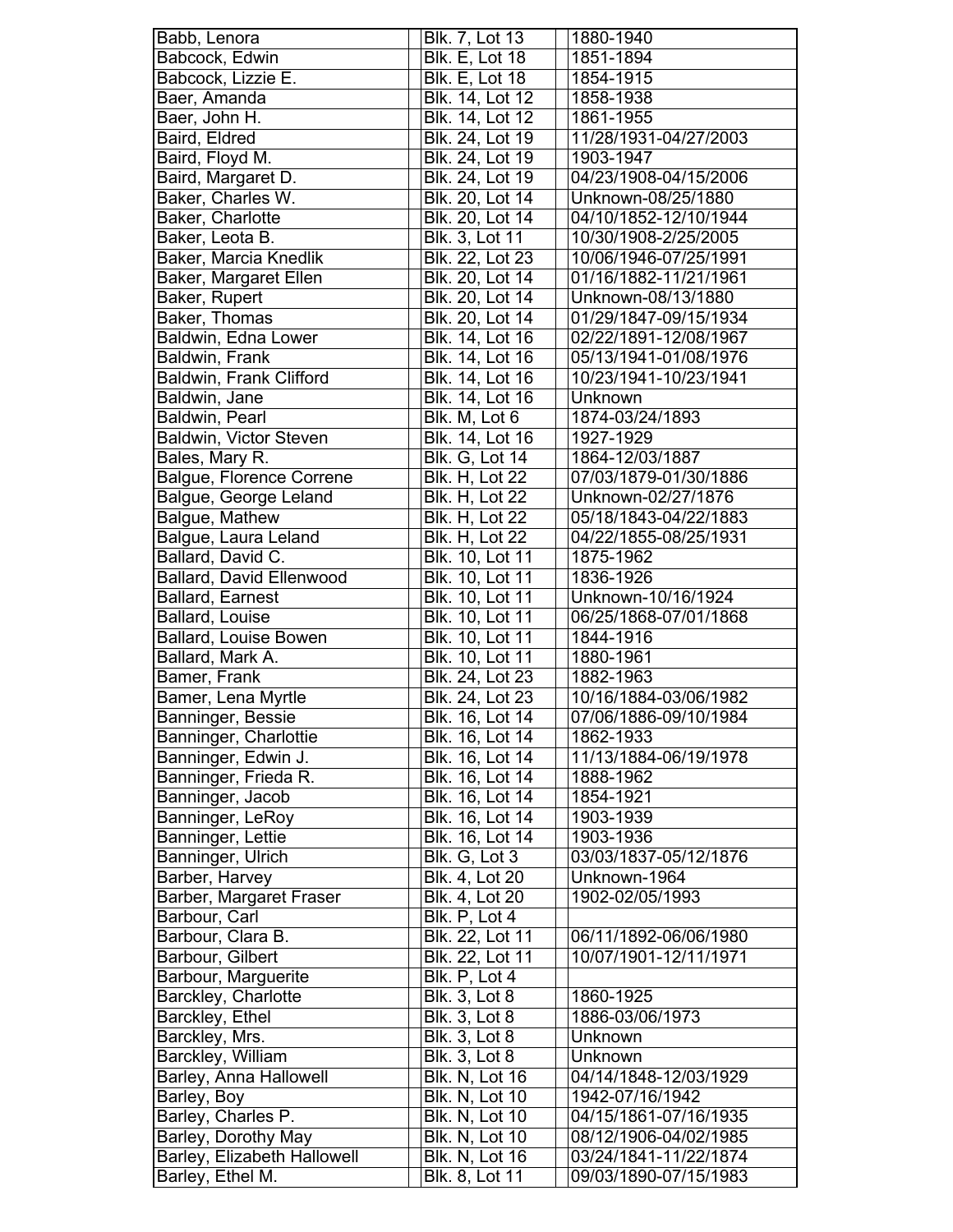| Barley, Fannie           | <b>Blk. N, Lot 16</b> | 1877-08/23/1878                    |
|--------------------------|-----------------------|------------------------------------|
| Barley, Freddie          | Blk. N, Lot 16        | 1883-01/19/1889                    |
| Barley, George Edward    | Blk. 8, Lot 11        | 1872-1950                          |
| Barley, John Harrison    | <b>Blk. 8, Lot 11</b> | 1888-1961                          |
| Barley, John Jerome      | Blk. N, Lot 10        | 12/03/1899-01/06/1980              |
| Barley, John (Jack)      | <b>Blk. N, Lot 10</b> | 11/10/1930-11/25/2016              |
| Barley, John W.          | Blk. N, Lot 16        | 08/08/1835-09/28/1921              |
| Barley, Mazie Harvey     | Blk. 8, Lot 11        | 1872-1942                          |
| Barley, Willie           | <b>Blk. N, Lot 16</b> | 1879-09/11/1881                    |
| Barnes, Harold           | Blk. 10, Lot 5        | 10/25/1910-04/26/2001              |
| Barnes, Lillian T.       | Blk. 10, Lot 5        | 10/15/1914-01/06/2002              |
| Barnes, Mary E.          | Blk. 22, Lot 22       | 12/12/1895-10/13/1983              |
| Barnes, Otho             | Blk. 5, Lot 19        | 04/18/1903-05/05/1969              |
| Barnes, Vera E. Pepple   | Blk. 5, Lot 19        | 01/17/1904-07/15/1975              |
| Barr, Ada Anna           | Blk. O, Lot 6         | 1878-1956                          |
| Barr, Dean S.            | Blk. 20, Lot 13       | Unknown - 08/1989                  |
| Barr, Donald D.          | Blk. 20, Lot 13       | 02/10/1934-02/10/1934              |
| Barr, George F.          | Blk. O, Lot 6         | 1879-1955                          |
| Barr, George Ruben       | Blk. 20, Lot 13       | 1873-1943                          |
| Barr, Gladys Ruth        | Blk. 20, Lot 13       | 1911-02/25/1980                    |
| Barr, Mabel A.           | Blk. 20, Lot 13       | 1878-1965                          |
| Barto, Velma L.          | <b>Blk. 11, Lot 5</b> | 10/14/1927-11/10/2010              |
| Barto, Frank Jr.         | Blk. 11, Lot 5        | 08/03/1914-03/14/2001              |
| Bashforth, Cora Williams | Blk. Q, Lot 16        | Unkown-01/22/1896                  |
| Bates, Ansel A.          | <b>Blk. 10, Lot 9</b> | 1833-1913                          |
|                          |                       |                                    |
| Bates, Constantie A.     | Blk. 10, Lot 9        | 1843-1939                          |
| Bates, Edgar E.          | Blk. 22, Lot 23       | 1904-1963                          |
| Bates, Lela V.           | Blk. 23, Lot 22       | 1906-09/24/2001                    |
| Bates, Lyle Peckham      | <b>Blk. 10, Lot 9</b> | 1888-1925                          |
|                          |                       |                                    |
| Bates, Myrtle E.         | Blk. 10, Lot 9        | 01/13/1868-01/31/1943              |
| Baughman, George W.      | Blk. A, Lot 1         | 02/06/1877-03/22/1877              |
| Baughman, James A.       | <b>Blk. J, Lot 10</b> | 12/09/1835-10/03/1878              |
| Baumberger, A.E.         | Blk. N, Lot 5         | 1841-1928                          |
| Baumberger, Harvey L.    | <b>Blk. G, Lot 14</b> | 1878-1899                          |
| Baumberger, Ida R.       | <b>Blk. G. Lot 14</b> | 1863-1887                          |
| Baumberger, John B.      | <b>Blk. G, Lot 14</b> | 1834-1892                          |
| Baumberger, Maggie S.    | <b>Blk. G, Lot 14</b> | 1869-1870                          |
| Baumberger, Mary A.      | Blk. N, Lot 5         | 1845-1880                          |
| Baumberger, Persida      | <b>Blk. G, Lot 14</b> | 1832-1905                          |
| Beach, Winona            | Blk. 5, Lot 10        | 01/18/1897-12/31/1982              |
| Beach, Winona Lee        | Blk. 5, Lot 10        | 10/17/1928-06/30/1980              |
| Beam, Dr. F.M.           | Blk. 13, Lot 6        | 09/24/1925-04/16/2021              |
| Beam, Virginia           | Blk. 13, Lot 6        | 03/11/1927-03/22/2008              |
| Beasley, Doris           | Blk. 24, Lot 24       | 1913-06/07/1966                    |
| Beasley, Doris W.        | Blk. 24, Lot 24       | 05/19/1917-09/26/2009              |
| Beasley, Earl            | Blk. 24, Lot 24       | 01/04/1888-08/15/1963              |
| Beasley, Elsie           | Blk. 24, Lot 24       | 09/06/1887-03/08/1978              |
| Beasley, Elverto E.      | Blk. 24, Lot 24       | 11/11/1914-09/11/1979              |
| Beasley, Robert          | Blk. 24, Lot 24       | 10/04/1918-11/09/1950              |
| Beaumont, Clarence G.    | Blk. 14, Lot 25       | 06/19/1907-02/21/1983              |
| Beaumont, Donald D.      | Blk. 14, Lot 25       | 1936-1937                          |
| Beaumont, Esther M.      | Blk. 14, Lot 25       | 07/27/1905-01/05/1985              |
| Becher, Edna Anna        | Blk. E, Lot 3         | Unknown-12/02/1895                 |
| Becher, Laura A.         | Blk. E, Lot 3         | Unkonown-12/29/1895                |
| Beeman, Clara U.         | <b>Blk. 8, Lot 5</b>  | 1866-1933                          |
| Beeman, Earl M.          | Blk. 24, Lot 5        | 03/01/1899-06/16/1950              |
| Beeman, Everett C.       | Blk. 22, Lot 22       | 1894-1964<br>08/23/1926-03/25/1961 |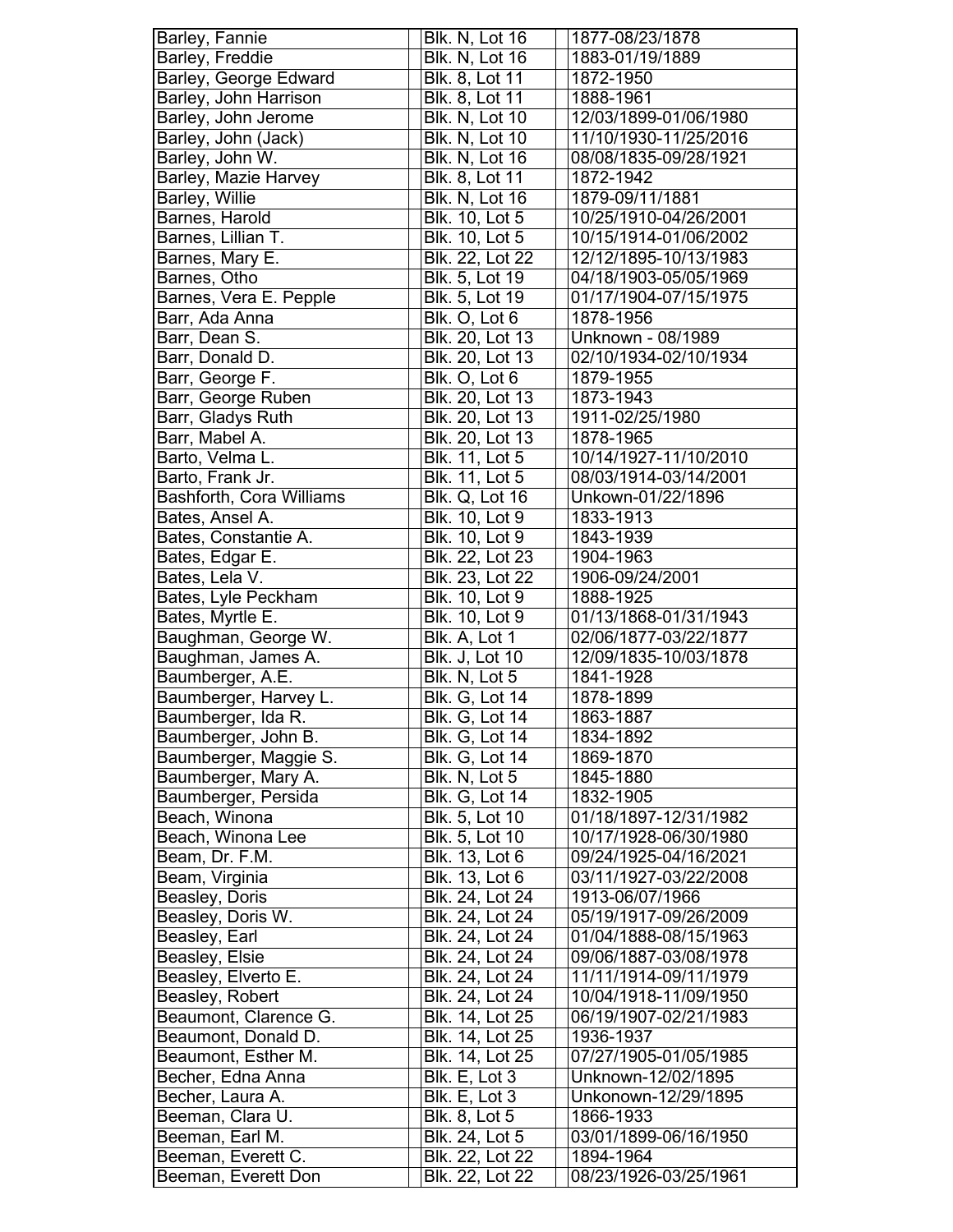| Beeman, Horatio P.                | <b>Blk. 8, Lot 5</b>             | 1861-1936                          |
|-----------------------------------|----------------------------------|------------------------------------|
| Beeman, Keith Brandets            | Blk. 24, Lot 25                  | 12/22/1929-04/24/2013              |
| Beeman, Mabel                     | Blk. 22, Lot 22                  | 1903-1970                          |
| Beeman, Mary                      | <b>Blk. 2, Lot 9</b>             | 1837-1914                          |
| Beeman, Millie N.                 | Blk. 24, Lot 5                   | 03/05/1898-03/15/1985              |
| Beeman, Sebray                    | <b>Blk. 2, Lot 9</b>             | 1836-1915                          |
| Beeson, John Rufus                | Blk. 8, Lot 26                   | 1858-1946                          |
| Beeson, L. Victor                 | Blk. 8, Lot 26                   | 1880-1882                          |
| Beeson, Sarah                     | Blk. 8, Lot 26                   | 1838-1904                          |
| Beggs, Alice                      | Blk. 14, Lot 17                  | 1863-1945                          |
| Beggs, Elsie                      | Blk. 14, Lot 17                  | 05/14/1915-10/07/2001              |
| Beggs, Iven S.                    | Blk. 4, Lot 16                   | 03/03/1859-06/07/1905              |
| Beggs, John                       | Blk. 14, Lot 17                  | 1854-1922                          |
| Beggs, Milton                     | Blk. 14, Lot 17                  | 1897-1947                          |
| Beggs, Nannie S.                  | Blk. 4, Lot 16                   | 12/23/1871-12/17/1950              |
| Beggs, Phillip H.                 | <b>Blk. 14, Lot 17</b>           | 09/01/1910-08/06/1981              |
| Bell, Aneta                       | <b>Blk. 1, Lot 4</b>             | 10/18/1906-11-24-1980              |
| Bell, Charles H.                  | Blk. 7, Lot 17                   | 1873-1944                          |
| Bell, Earl                        | Blk. E, Lot 6                    | 1901-10/15/1969                    |
| Bell, Ella                        | <b>Blk. Q, Lot 11</b>            | 06/01/1942-01/25/2001              |
| Bell, Emma V.                     | Blk. Q, Lot 9                    | 1839-12/07/1907                    |
| Bell, Harold W,                   | <b>Blk. 1, Lot 4</b>             | 03/17/1904-12/14/1977              |
| Bell, Hazel                       | Blk. E, Lot 6                    | 1902-10/15/1969                    |
| Bell, James F.                    | Blk. 10, Lot 7                   | 1857-1926                          |
| Bell, John Henry                  | <b>Blk. Q, Lot 11</b>            | 09/30/1895-07/30/1950              |
| Bell, J.W.                        | Blk. Q, Lot 9                    | 1838-04/27/1923                    |
| Bell, Kathleen                    | <b>Blk. I, Lot 13</b>            | 09/05/1937-08/28/2007              |
| Bell, Marie                       | Blk. 10, Lot 7                   | 1898-1919                          |
| Bell, Myrah                       | <b>Blk. E, Lot 24</b>            | 1868-1893                          |
| Bell, Otha E.                     | <b>Blk. I, Lot 13</b>            | 08/14/1904-04/22/1991              |
| <b>Bell, Paul Herman</b>          | <b>Blk. I, Lot 13</b>            | 1889-08/26/1957                    |
| Bell, Paulina                     | <b>Blk. 1, Lot 4</b>             | 03/22/1873-03/17/1958              |
| Bell, Raymond Dean                | <b>Blk. Q, Lot 11</b>            | 1947-08/26/1991                    |
| Bell, Richard M.                  | <b>Blk. Q, Lot 11</b>            | 04/13/1906-09/13/1989              |
| Bell, Rose                        | <b>Blk. E. Lot 24</b>            | 1874-1926                          |
| Bell, Rosie                       | Blk. 10, Lot 7                   | 1864-1918                          |
| Bell, W. C.                       | <b>Blk. E, Lot 24</b>            | 1856-1942                          |
| Bell, Wilda                       | <b>Blk. Q, Lot 11</b>            | 06/09/1915-05/08/1990              |
| Bell, William J.                  | <b>Blk. 1, Lot 4</b>             | 06/11/1966-10/25/1931              |
| Bellamy, Alice Ballard            | Blk. 10, Lot 11                  | 1884-1961                          |
| Bellamy, Harry E.                 | Blk. 10, Lot 11                  | 1887-1970                          |
| Bender, George                    | Blk. 24, Lot 18                  | 01/08/1872-10/14/1963              |
| Bender, Lizzie                    | Blk. 24, Lot 18                  | 01/21/1877-09/24/1946              |
| Benn, Ida                         | Blk. 18, Lot 18                  | 1867-1933                          |
| Benn, Robert B.                   | Blk. 18, Lot 18                  | 1855-1929                          |
| Benne, Clara                      | Blk. L, Lot 8                    |                                    |
|                                   |                                  | 1887-1950                          |
| Benne, Edna A.                    | Blk. 4, Lot 16                   | 11/29/1896-12/29/1978              |
| Benne, Edna Mae                   | Blk. 18, Lot 20                  | 1893-08/22/1956                    |
| Benne, Ernest B.                  | Blk. 7, Lot 12                   | 09/21/1896-05/27/1979              |
| Benne, Eva                        | Blk. 7, Lot 12                   | 03/04/1897-08/14/1991              |
| Benne, Freddie C.                 | Blk. L, Lot 8                    | 08/22/1886-08/29/1886              |
| Benne, George H.                  | Blk. L, Lot 8                    | 1895-1896                          |
| Benne, Henry H.                   | Blk. L, Lot 8                    | 1850-09/30/1923                    |
| Benne, Bertha                     | Blk. L, Lot 8                    | 1865-11/22/1946                    |
| Benne, Iva Alvene                 | Blk. L, Lot 8                    | 1889-08/24/1961                    |
|                                   |                                  |                                    |
| Benne, Kathleen                   | Blk. 18, Lot 24                  | 1907-1971                          |
| Benne, Kenneth<br>Benne, Lawrence | Blk. L, Lot 8<br>Blk. 18, Lot 24 | 05/11/1908-10/08/1992<br>1906-1955 |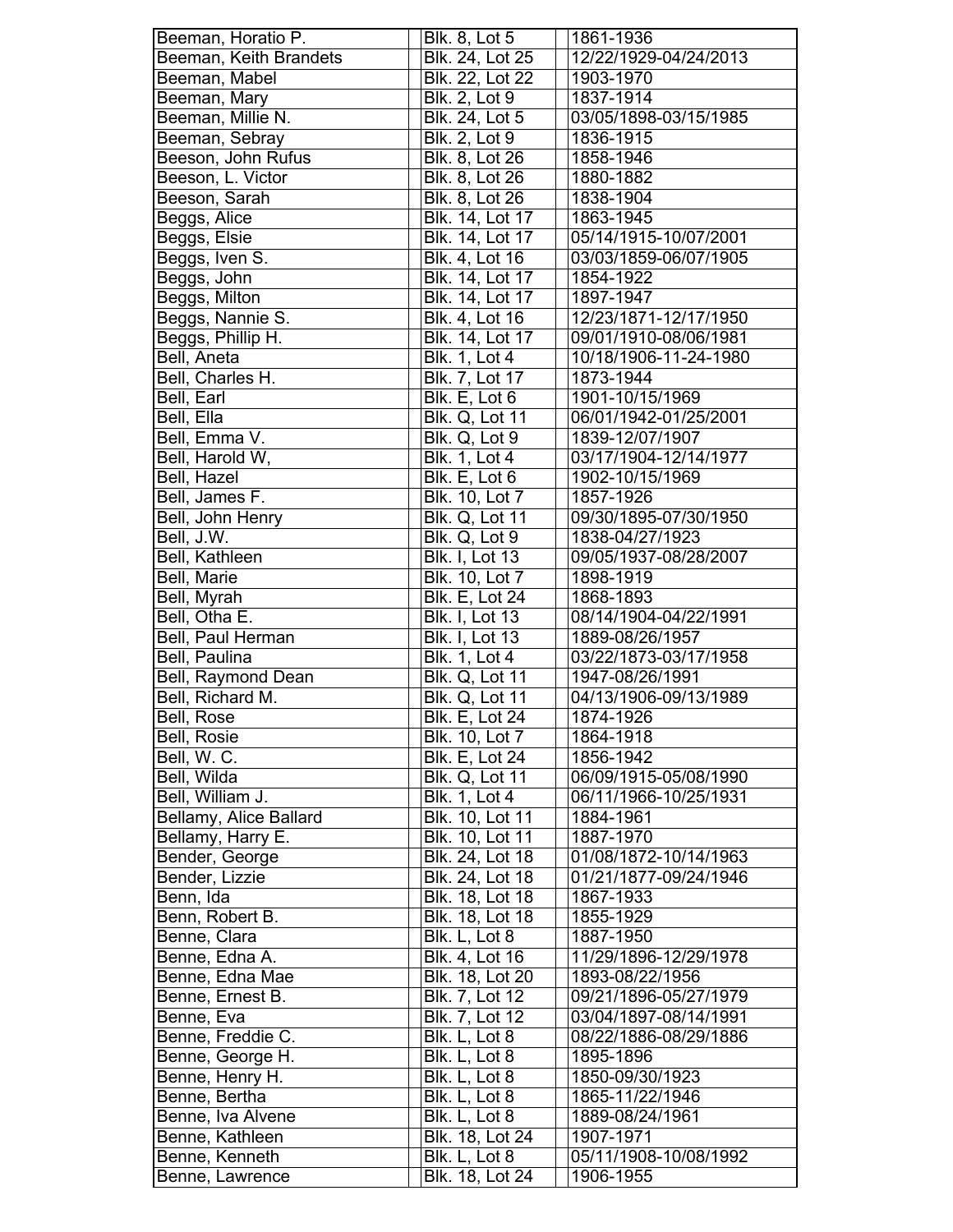| Benne, Mary Ann                        | Blk. L, Lot 8                   | 1846-1916                                      |
|----------------------------------------|---------------------------------|------------------------------------------------|
| <b>Bennett, Carvile</b>                | <b>Blk. K, Lot 18</b>           | 1879-02/11/1885                                |
| Bennett, Catherine                     | <b>Blk. C, Lot 25</b>           | 1847-1898                                      |
| Bennett, Charles L.                    | Blk. N, Lot 9                   | 1879-09/1957                                   |
| Bennett, Claudie                       | <b>Blk. O, Lot 14</b>           | 1875-11/21/1875                                |
| Bennett, Edgar                         | <b>Blk. O, Lot 14</b>           | 1873-11/16/1950                                |
| Bennett, Eliza J.                      | <b>Blk. O, Lot 14</b>           | 1854-1914                                      |
| Bennett, Elma F.                       | <b>Blk. K, Lot 16</b>           | 02/02/1875-06/02/1959                          |
| Bennett, John Will                     | <b>Blk. O, Lot 14</b>           | 1846-1927                                      |
| Bennett, Mamie                         | Blk. N, Lot 9                   | 1888-03/1970                                   |
| Bennett, Minnie                        | <b>Blk. O, Lot 14</b>           | Unknown-10/26/1870                             |
| Bennett, Robert Sr.                    | Blk. 13, Lot 4                  | 02/03/1930-03/05/2005                          |
| Bennett, Winifred F.                   | <b>Blk. O, Lot 14</b>           | 1891-07/10/1980                                |
| Berry, Jerome                          | <b>Blk. 7, Lot 18</b>           | 02/21/1894-07/1944                             |
| <b>Beswick, Brett Marcus</b>           | Blk. 20, Lot 22                 | 11/25/1995-11/25/1995                          |
| Bever, C.C.                            | <b>Blk. 4, Lot 23</b>           | 1842-1923                                      |
|                                        |                                 |                                                |
| Bever, Catherine                       | Blk. 4, Lot 23                  | 1845-1904                                      |
| Bickel, Henry                          | <b>Blk. H, Lot 20</b>           | Unknown                                        |
| Bickel, Ray Olin                       | <b>Blk. H, Lot 20</b>           | Unknown-03/19/1923                             |
| Bickle, John Paul                      | Blk. 16, Lot 23                 | 1873-1934                                      |
| Bickel, June E.                        | <b>Blk.</b> 16, Lot 23          | 04/23/1916-07/08/1995                          |
| Bickle, Laura Edith                    | Blk. 16, Lot 23                 | 1878-1956                                      |
| <b>Bickel, Lawrence</b>                | Blk. 16, Lot 23                 | 10/12/1914-01/20/1989                          |
| Bickle, Lowell W.                      | Blk. 16, Lot 23                 | 1900-1925                                      |
| Biegert, Dale L.                       | Blk. 13, Lot 20                 | 02/14/1927-02/10/2013                          |
| <b>Biegert, David Daniel</b>           | Blk. 7, Lot 19                  | 1903-1964                                      |
| Biegert, Lilly C.                      | Blk. 7, Lot 19                  | 06/24/1905-10/21/2007                          |
| Biegert, Ruby R.                       | Blk. 13, Lot 20                 | 05/30/1931-01/16/2006                          |
| Birch, M.T.                            | Blk. N, Lot 24                  | Unknown                                        |
|                                        |                                 |                                                |
|                                        |                                 |                                                |
| Birch, Shannon<br>Bird, Philip M.      | <b>Blk. N, Lot 24</b>           | 1854-1915<br>1825-1902                         |
|                                        | <b>Blk. 3, Lot 14</b>           |                                                |
| Bird, Phillip R.                       | <b>Blk. 3, Lot 14</b>           | 12/31/1908-07/17/1989                          |
| Bird, Ross                             | <b>Blk. 3, Lot 14</b>           | Unknown-1942                                   |
| Bird, Mrs. Ross                        | Blk. 3, Lot 14                  | Unknown-1925                                   |
| Bird, Susan E.                         | Blk. 3, Lot 14                  | 1827-1920                                      |
| Bird, William C.                       | Blk. 3, Lot 14                  | 1852-1901                                      |
| Bishop, George                         | <b>Blk. 2, Lot 5</b>            | 1842-1901                                      |
| Bishop, May Tegethoff                  | Blk. 14, Lot 2                  | 05/29/1906-03/13/1976                          |
| Bitzer, Donald A.                      | Blk. 18, Lot 17                 | 02/02/1903-01/30/1985                          |
| <b>Bitzer, Gladys Padgett</b>          | Blk. 18, Lot 17                 | 08/02/1895-04/06/1989                          |
| Black, Calvin                          | Blk. 4, Lot 25                  | 1883-1909                                      |
| Blauvelt, Eva                          | Blk. 24, Lot 2                  | Unknown-12/27/1995                             |
| <b>Blauvelt, Francis</b>               | Blk. 24, Lot 2                  | 12/24/1909-11/04/1973                          |
| <b>Blauvelt, Wayne</b>                 | Blk. 24, Lot 2                  | 02/12/1945-04/20/2022                          |
| Bledsoe, Eileen                        | <b>Blk. 9, Lot 9</b>            | 07/12/1941-08/24/1970                          |
| Bledsoe, Milton R.                     | Blk. 13, Lot 8                  | 01/10/1942-02/15/2019                          |
| Blethroad, Martha B.                   | <b>Blk. E, Lot 16</b>           | 03/22/1891-07/01/1976                          |
| Blethroad, Nathan                      | <b>Blk. E, Lot 16</b>           | 02/28/1902-12/14/1971                          |
| Blunt, Anna M.                         | <b>Blk. L, Lot 21</b>           | 1861-1921                                      |
| Blunt, Mrs.                            | <b>Blk. L, Lot 21</b>           | Unkown-08/03/1927                              |
| Boecker, Diederich                     | Blk. 3, Lot 24                  | 1860-1911                                      |
| Boecker, Dora                          | Blk. 3, Lot 24                  | 01/29/1898-01/25/1978                          |
| Boecker, Hattie                        | Blk. 3, Lot 24                  | 07/03/1886-11/09-1972                          |
| Boecker, John O.                       | Blk. 3, Lot 24                  | 05/01/1891-03/03/1985                          |
| Boecker, Marianna                      | Blk. 3, Lot 24                  | 1851-1932                                      |
| Bokelman, A.C.                         | Blk. 12, Lot 1                  | 10/31/1898-04/14/1979                          |
| Bokelman, Maxine<br>Bolejack, Della V. | Blk. 12, Lot 1<br>Blk. R, Lot 2 | 09/04/1905-05/07/1991<br>08/10/1905-10/31/1963 |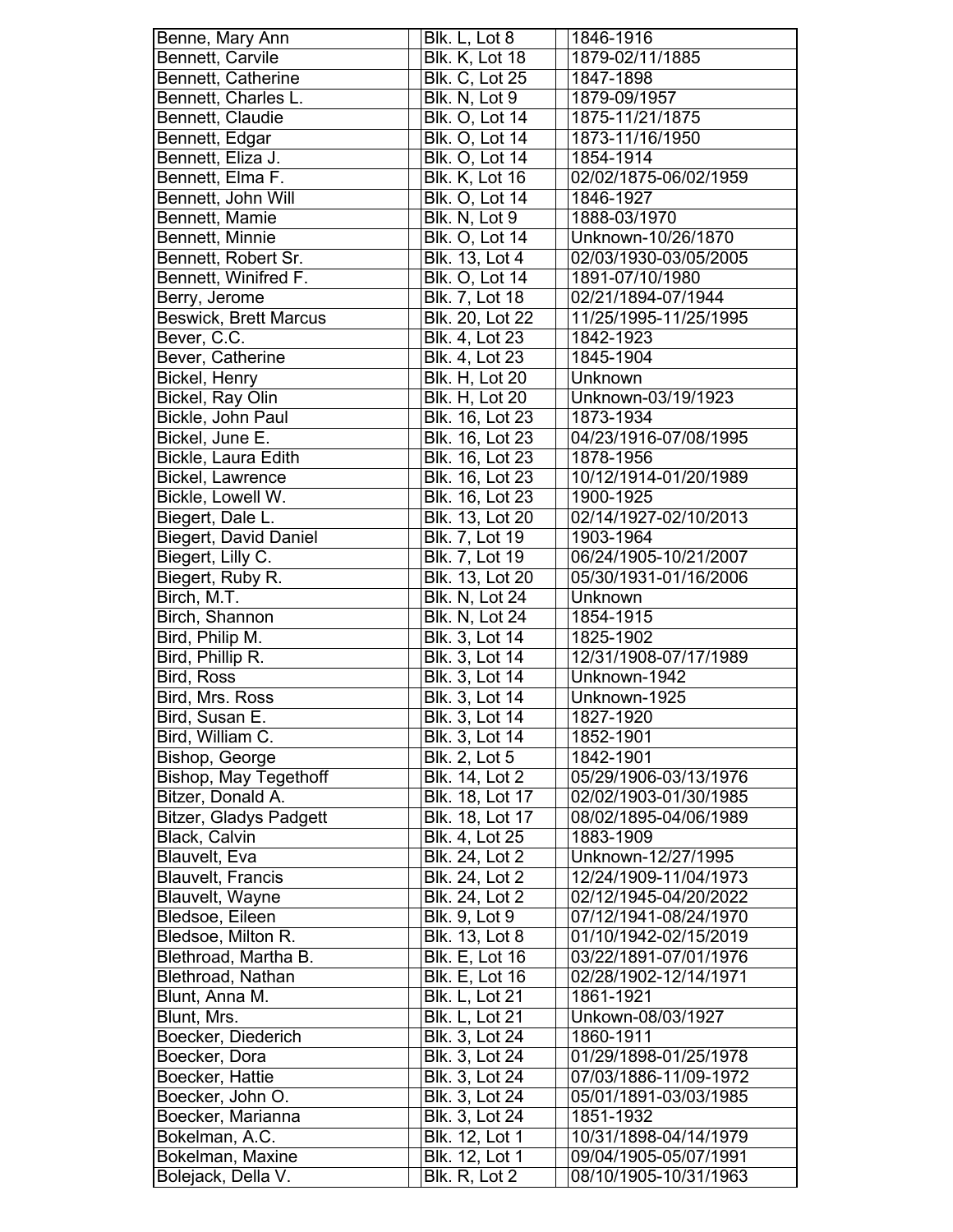| Bolejack, Milford F.          | Blk. R, Lot 2                           | 02/15/1907-01/03/1989                          |
|-------------------------------|-----------------------------------------|------------------------------------------------|
| Bolejack, Wilma N.            | Blk. R, Lot 2                           | 07/21/1928-05/12/1952                          |
| Bolin, George W.              | Blk. o, Lot 9                           | 1858-12/13/1881                                |
| Bolinger, Atta Ruth           | <b>Blk. 12, Lot 16</b>                  | 05/23/1881-05/06/1953                          |
| Bolinger, William             | Blk. 12, Lot 16                         | 08/11/1913-07/16/1956                          |
| Bollinger, Benjamin F.        | Blk. 12, Lot 16                         | 12/22/1874-04/19/1961                          |
| Bolley, Alma B.               | Blk. 8, Lot 21                          | 03/27/1867-03/13/1959                          |
| Bolley, Edna Lemkuhel         | Blk. 8, Lot 21                          | 1897-1919                                      |
| Bolley, Helen W.              | Blk. 8, Lot 21                          | 01/12/1898-04/12/1991                          |
| Bolley, George Sr.            | Blk. 8, Lot 21                          | 05/08/1861-12/16/1942                          |
| Bolley, Harold L.             | Blk. 8, Lot 21                          | 06/13/1898-04/26/1981                          |
| Bolt, Maud                    | Blk. M, Lot 2                           | 1872-1949                                      |
|                               |                                         |                                                |
| Bonar, Cora E.                | <b>Blk. P, Lot 20</b>                   | 08/13/1885-04/07/1974                          |
| Bonar, David C.               | Blk. 18, Lot 18                         | 04/03/1856-12/13/1928                          |
| Bonar, Norris                 | Blk. 18, Lot 18                         | 09/07/1891-01/17/1931                          |
| Bonar, Sarah                  | <b>Blk. 18, Lot 18</b>                  | 01/29/1863-12/09/1928                          |
| Bonar, Veva                   | Blk. 18, Lot 18                         | 02/09/1894-11/14/1974                          |
| Bonar, William Earl           | <b>Blk. P, Lot 20</b>                   | 1884-1956                                      |
| Bond, Alfred A.               | Blk. 12, Lot 19                         | 1842-1930                                      |
| Bond, Bertha May              | Blk. 12, Lot 19                         | 1873-1970                                      |
| Bond, Emma                    | Blk. 12, Lot 19                         | 11/26/1879-03/09/1971                          |
| Bond, Jennette                | Blk. 2, Lot 13                          | 1838-1917                                      |
| Bond, Richmond                | Blk. 2, Lot 13                          | 1822-1902                                      |
| Bonte, Florence               | Blk. 20, Lot 11                         | 10/03/1905-11/21/2000                          |
| Bonte, Henry                  | Blk. 20, Lot 11                         | 06/03/1905-04/30/1977                          |
| Bordner, E.H.                 | <b>Blk. K, Lot 19</b>                   | 1844-1911                                      |
| Bordner, Emma L.              | <b>Blk. K, Lot 19</b>                   | 1851-1908                                      |
| Bordner, Harvey               | Blk. K, Lot 19                          | 1875-1886                                      |
| Boston, Clyde E.              | Blk. 24, Lot 23                         | 10/22/1904-11/13/1991                          |
| Boston, Ella K.               | Blk. 12, Lot 3                          | 1856-1936                                      |
| Boston, Eugene                | <b>Blk. 11, Lot 14</b>                  | 1876-1961                                      |
| Boston, Helen Fay             | Blk. 17, Lot 16                         | 9/18/1931-10/24/2002                           |
| Boston, Iona L.               | Blk. 11, Lot 14                         | 1876-1929                                      |
| Boston, James H.              | <b>Blk. 12, Lot 3</b>                   | 1848-1924                                      |
| Boston, James W.              | Blk. 17, Lot 16                         | 09/07/1929-05/13/2009                          |
| Boston, Kim                   | Blk. 15, Lot 5                          | 06/24/1958-11/04/2021                          |
| Boston, Leona D.              | Blk. 12, Lot 3                          | 1895-1920                                      |
| Boston, Marion                | Blk. 11, Lot 14                         | 1899-1934                                      |
| Boston, Mildred L.            | Blk. 24, Lot 23                         | 11/13/1909-03/15/1984                          |
| Boston, Ona Verlin            | Blk. 12, Lot 3                          | 1919-1920                                      |
| Boston, Robert                | <b>Blk.13, Lot 5</b>                    | 04/21/1932-10/3/2017                           |
| Boswell, Emma                 | Blk. 6, Lot 6                           | 1873-1909                                      |
| Boswell, John                 | Blk. 14, Lot 22                         | 1854-1924                                      |
| Boswell, John                 | Blk. 6, Lot 6                           | 1833-1906                                      |
| Boswell, Martha               | Blk. 6, Lot 6                           | 1835-1907                                      |
| Bott, Anita Kay               | Blk. 11, Lot 6                          | 04/10/1946-10/08/2016                          |
| Boutz, Doyle D.               | Blk. 20, Lot 26                         | 01/21/1924-07/11/1994                          |
| Boutz, Shirley I.             | Blk. 20, Lot 26                         | 02/01/1926-08/28/1997                          |
| Bowdish, Alice H.             | <b>Blk. 7, Lot 8</b>                    | 11/02/1905-09/03/1984                          |
| Bowdish, Glen Alpheus         | <b>Blk. 7, Lot 8</b>                    | 06/20/1907-11/14/1976                          |
| Bowen, Emily                  | Blk. 13, Lot 16                         | 02/08/1911-01/05/1972                          |
| Bowen, George Eli             | Blk. 13, Lot 16                         | 08/01/1909-12/16/1979                          |
| Bowers, Joseph H.             | Blk. 2, Lot 11                          | 1853-Unknown                                   |
| Bowers, Lola                  |                                         |                                                |
|                               |                                         | Unknown-07/04/1902                             |
|                               | <b>Blk. 2, Lot 11</b>                   |                                                |
| Bowers, Lulu                  | Blk. 2, Lot 11                          | Unknown-07/12/1902                             |
| Bowers, Mary<br>Bowers, Ralph | Blk. 18, Lot 7<br><b>Blk. 18, Lot 7</b> | 04/21/1887-01/15/1938<br>04/24/1919-02/12/1929 |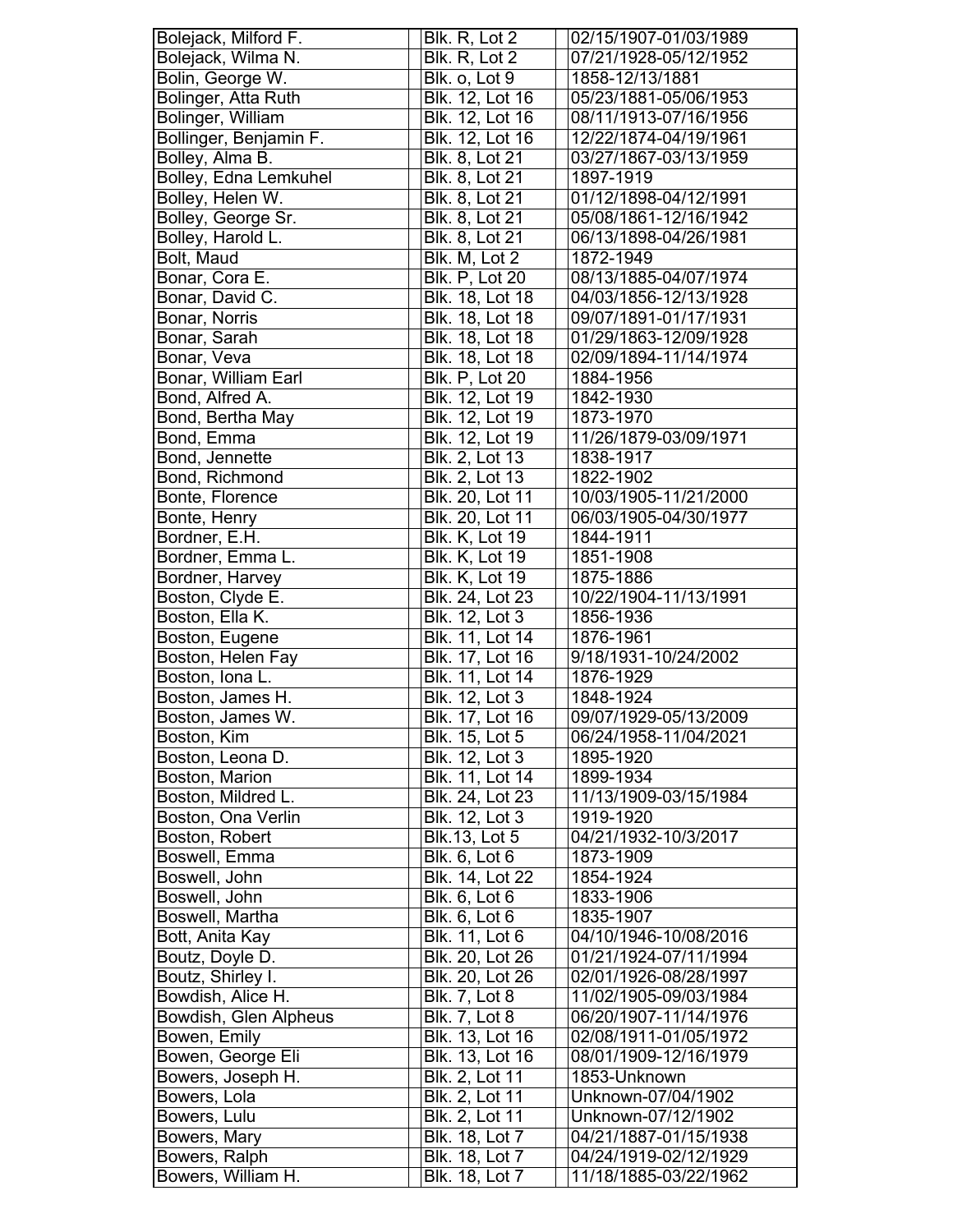| Bowersox, Matilda                | Blk. N, Lot 8                    | 10/17/1839-05/30/1911                          |
|----------------------------------|----------------------------------|------------------------------------------------|
| Bowland, Clyde P.                | Blk. 16, Lot 4                   | 1890-1930                                      |
| Bowland, M. Florence             | Blk. 16, Lot 4                   | 1860-1926                                      |
| Bowland, William A.              | <b>Blk. 16, Lot 4</b>            | 1853-1911                                      |
| Boyd, Catherine                  | <b>Blk. 3, Lot 20</b>            | 1860-1944                                      |
| Boyd, Edwina                     | Blk. H, Lot 9                    | 07/09/1884-08/29/1977                          |
| Boyd, Hugh M.                    | Blk. H, Lot 9                    | 01/25/1906-02/05/1966                          |
| Boyd, Hugh T.                    | Blk. 3, Lot 20                   | 1848-1944                                      |
| Boyd, James John                 | Blk. H, Lot 9                    | 09/28/1879-07/07/1932                          |
| Boyington, David                 | Blk. P, Lot 2                    | 1863-10/22/1898                                |
| Boyington, Ellen                 | Blk. P, Lot 3                    | 1862-01/01/1905                                |
| Boyington, Zola                  | Blk. P, Lot 3                    | 1899-09/14/1899                                |
| Boyland, Floyd E.                | Blk. 3, Lot 12                   | 1879-1957                                      |
| Britnall, C.P.                   | Blk. L, Lot 23                   | Unknown                                        |
| Brabec, Barbara                  | <b>Blk. 7, Lot 8</b>             | 05/28/1895-11/17/1977                          |
| Brabec, Charles                  | <b>Blk. 7, Lot 8</b>             | 10/28/1889-10/26/1972                          |
| Brabec, Ival C.                  | <b>Blk. 5, Lot 19</b>            | 01/24/1924-11/13/2004                          |
| Brabec, June                     | <b>Blk. 5, Lot 19</b>            | 10/10/1927-04/23/2019                          |
| Bradley, Florence                | Blk. 20, Lot 10                  | 01/07/05-05/04/1992                            |
| Bradley, Helen                   | Blk. 20, Lot 10                  | 05/09/1886-04/08/1984                          |
| <b>Bradley, Natalie</b>          | Blk. M, Lot 7                    | 09/20/1889-11/11/1889                          |
|                                  |                                  |                                                |
| Bradley, R.                      | Blk. 20, Lot 10                  | 1872-1946                                      |
| <b>Bradley, Walter</b>           | Blk. 20, Lot 10                  | 1904-1933                                      |
| Brandt, Dorothy                  | Blk. 11, Lot 23                  | 11/02/1942-12/23/2008                          |
| Brandt, Eldon G.                 | Blk. 11, Lot 23                  | 06/15/1930-11/01/2007                          |
| Brandt, Marlin D.                | Blk. 11, Lot 23                  | 04/20/1937-01/05/1998                          |
| Branson, Ermie                   | <b>Blk. O, Lot 18</b>            | 1798-11/19/1877                                |
| Brinkman, Mary L. Lofton         | Blk. 24, Lot 13                  | 1905-1965                                      |
| <b>Broadley, Miss</b>            | <b>Blk. Q, Lot 20</b>            | Unknown-01/1944                                |
| Broadston, Russell M.            | Blk. J, Lot 26                   | 04/09/1924-03/02/1937                          |
| Bronson, Harry                   | Blk. 11, Lot 12                  | 1881-1954                                      |
|                                  |                                  |                                                |
| Bronson, Vida S.                 | Blk. 11, Lot 12                  | 1894-01/22/1979                                |
| Brotherton, David                | <b>Blk. F, Lot 18</b>            | Unknown                                        |
| Brouhard, Ruth                   | <b>Blk.</b> 9, Lot 20            | 12/13/1906-01/21/1996                          |
| Brouhard, Thomas O.              | Blk. 9, Lot 20                   | 09/17/1902-03/03/1969                          |
| Bronn, Ella                      | Blk. O, Lot 24                   | 1866-1892                                      |
| Brown, Albert                    | Blk. 7, Lot 17                   | 11/02/1873-12/07/1950                          |
| Brown, Anne                      | Blk. E, Lot 26                   | Unknown-08/12/1891                             |
| Brown, Charles                   | Blk. G, Lot 7                    | 1872-1909                                      |
| Brown, Clara B.                  | <b>Blk. E, Lot 26</b>            | 1859-1928                                      |
| Brown, Edmond                    | Blk. 7, Lot 17                   | Unknown-02/25/1948                             |
| Brown, Edwin E.                  | <b>Blk. O, Lot 24</b>            | 02/01/1892-01/14/1976                          |
|                                  | Blk. 7, Lot 17                   | 09/17/1878-06/07/1944                          |
| Brown, Eva Lee                   |                                  |                                                |
| Brown, Flora Louisa Kirk         | Blk. 22, Lot 12                  | 05/30/1892-08/16/1979                          |
| Brown, Harvey                    | Blk. 7, Lot 17                   | 04/04/1898-01/16/1932                          |
| Brown, John A. Jr.               | <b>Blk. E, Lot 26</b>            | 1890-1956                                      |
| Brown, John A. Sr.               | <b>Blk. E, Lot 26</b>            | 1837-1916                                      |
| Brown, Joseph S.                 | <b>Blk. E, Lot 26</b>            | 01/31/1920-08/05/1996                          |
| Brown, Katherine Van Kirk        | <b>Blk. H, Lot 13</b>            | 1870-1944                                      |
| Brown, Lawrence H.               | <b>Blk. O, Lot 24</b>            | 01/29/1924-03/08/2007                          |
| Brown, Leon O.                   | Blk. G, Lot 7                    | 06/12/1866-07/25/1885                          |
| Brown, Mary Lee                  | Blk. 7, Lot 17                   | 01/26/1950 ???                                 |
| Brown, Maurice                   | Blk. 16, Lot 23                  | 1906-1962                                      |
| Brown, Nellie                    | <b>Blk. O, Lot 24</b>            | 03/01/1899-09/23/1994                          |
| Brown, Robert P.                 | <b>Blk. H, Lot 13</b>            | 1871-1913                                      |
| Brown, Rubetta H.                | <b>Blk. E, Lot 26</b>            | 1892-1968                                      |
| Brown, Sadie E.<br>Brown, Shelby | Blk. 16, Lot 23<br>Blk. G, Lot 7 | 01/02/1902-02/05/1990<br>05/10/1836-08/24/1844 |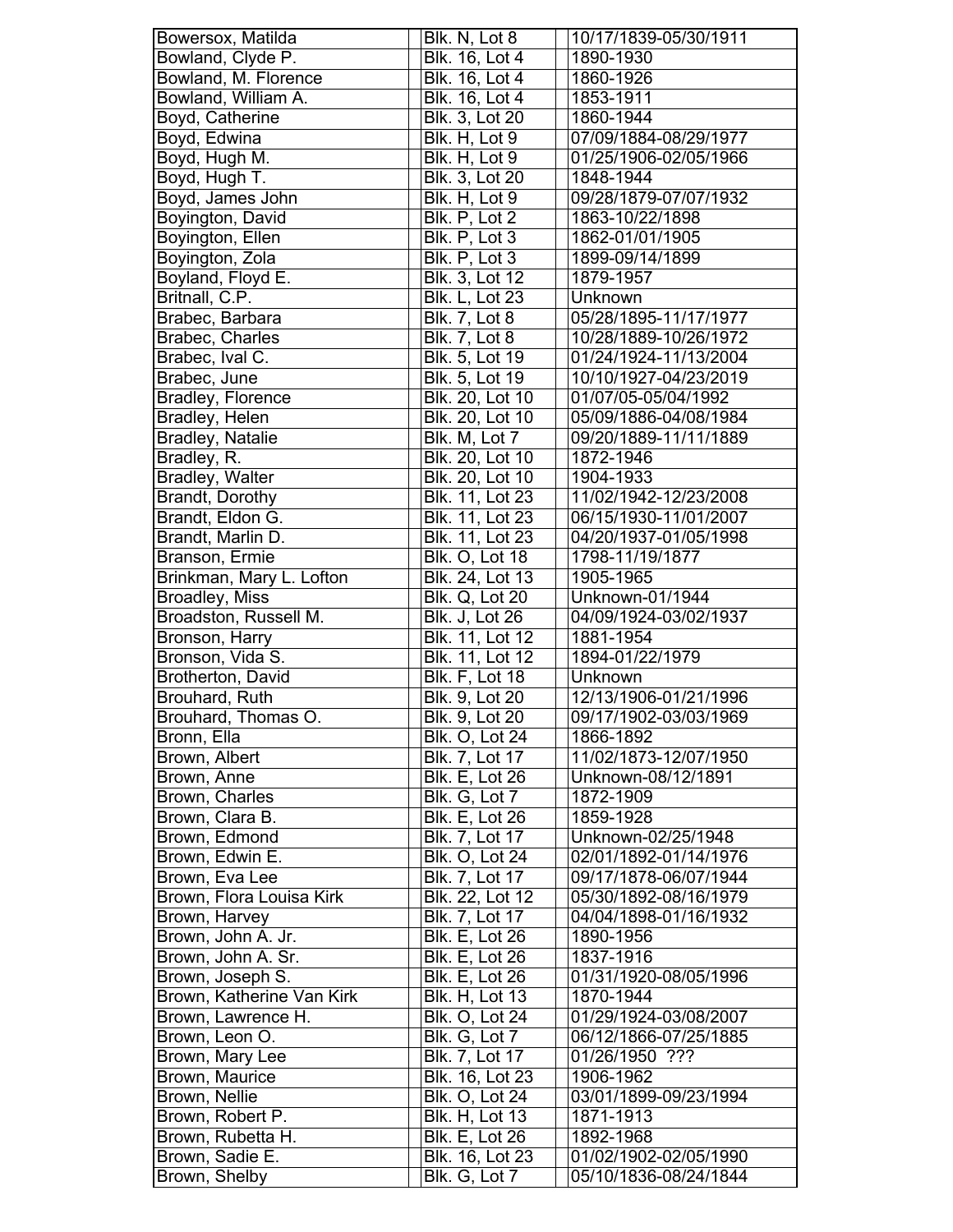| Brubaker, Jon Lindsey              | <b>Blk. 1, Lot 1</b>  | 07/08/1966-08/30/1986 |
|------------------------------------|-----------------------|-----------------------|
| Brungardt, Ben                     | Blk. 13, Lot 12       | 01/31/1910-11/26/2001 |
| <b>Brungardt, Dorothy Marilynn</b> | <b>Blk. N, Lot 10</b> | 10/16/1932-12/28/2019 |
| Brungardt, Frances H.              | Blk. 11, Lot 20       | 02/17/1915-12/31/2004 |
| Brungardt, Isabelle                | Blk. 13, Lot 12       | 05/18/1918-05/10/2011 |
| Brungardt, Joseph                  | Blk. 11, Lot 20       | 03/19/1915-11/01/1975 |
| Brunmeier, Edwin                   | Blk. 9, Lot 25        | 08/29/1915-09/14/2002 |
| Brunmeier, Orvilla                 | Blk. 9, Lot 25        | 04/11/1917-11/28/2005 |
| Brustowicz, Jared                  | <b>Blk. 9, Lot 6</b>  | 06/10/1985-06/23/1985 |
| <b>Brustowicz, Travis Clayton</b>  | <b>Blk. 9, Lot 6</b>  | 11/01/1981-11/03/1981 |
| Bryant, Jeanne A.                  | Blk. 13, Lot 19       | 03/09/1913-05/04/2001 |
|                                    |                       |                       |
| Bryant, John Ross                  | Blk. 13, Lot 19       | 05/19/1912-08/26/1998 |
| Bryant, William Todd               | Blk. 13, Lot 11       | 04/14/1970-04/14/1970 |
| Buchanan, Christine L.             | <b>Blk. N, Lot 13</b> | 09/17/1928-10/11/2013 |
| Buchanan, James L.                 | <b>Blk. N, Lot 13</b> | 08/06/1952-09/08/2006 |
| Buchanan, Thomas S.                | <b>Blk. N, Lot 13</b> | 12/02/1928-03/24/2003 |
| <b>Buckley, Carol Rude</b>         | Blk. K, Lot 4         | 1889-04/01/1893       |
| Buell, George H.                   | <b>Blk. 8, Lot 5</b>  | 08/26/1875-03/19/1970 |
| Buell, Lucy                        | <b>Blk. 8, Lot 5</b>  | 1880-1955             |
| Bullimore, Elmer A.                | Blk. 1, Lot 11        | 01/15/1910-08/04/1985 |
| Bullimore, Marie W.                | <b>Blk. 1, Lot 11</b> | 04/22/1910-12/13/1986 |
| Bullis, C.N.                       | <b>Blk. F, Lot 17</b> | 1844-1918             |
| Bullis, Iva. B.                    | <b>Blk. F, Lot 17</b> | 1874-1888             |
| Bullis, Marie A.                   | <b>Blk. F, Lot 17</b> | 1853-1927             |
| Burnaman, Gordon P.                | <b>Blk.</b> 18, Lot 1 | 1913-1918             |
| Burnaman, Anna                     | Blk. 18, Lot 1        | 09/26/1874-07/22/1966 |
| Burnaman, Minta Bell               | Blk. 18, Lot 1        | 1866-1956             |
| Burnaman, Wm. C.                   | <b>Blk. 18, Lot 1</b> | 08/18/1884-06/24/1937 |
| Burnett, Betty                     | Blk. 11, Lot 17       | 02/28/1935-03/02/2002 |
| Burnett, Frank                     | Blk. 7, Lot 16        | 1897-1945             |
| <b>Burnett, Hazel</b>              | Blk. 7, Lot 16        | 01/09/1899-05/17/1979 |
| Burnett, James A. (Jim)            | Blk. 11, Lot 17       | 07/27/1924-05/30/2014 |
| Burnett, James L.                  | Blk. 7, Lot 16        | 1856-1926             |
| <b>Burnett, Luretta</b>            | <b>Blk. 7, Lot 16</b> | 1862-1936             |
| <b>Burnett, Milton George</b>      | <b>Blk. 9, Lot 4</b>  | 02/26/1926-04/05/1994 |
| Burnett, Norma Jean                | Blk. 9, Lot 4         | 01/15/1930-01/15/2001 |
| Burnett, Robert                    | <b>Blk. 7, Lot 16</b> | 1900-1934             |
| Burnes, Jennie R.                  | <b>Blk. G, Lot 12</b> | 1859-06/16/1885       |
| Burns, Mabel M. Boston             | Blk. 11, Lot 14       | 09/03/1907-06/07/1984 |
| Burns, Robert                      | <b>Blk. P, Lot 16</b> | 12/11/1849-10/07/1887 |
| <b>Burroughs, Our Mother</b>       | Blk. Q, Lot 9         | Unknown               |
| Burroughs, R.B.                    | Blk. Q, Lot 9         | Unknown               |
| Burroughs, S.B.                    | Blk. Q, Lot 9         | Unknown               |
| Burt, Edwin L.                     | Blk. 11, Lot 26       | 04/22/1926-08/18/2001 |
| Burt, Marilyn                      | Blk. 11, Lot 3        | 05/15/1926-02/08/2012 |
| Burt, Tyler                        | Blk. 19, Lot 14       | 09/06/1987-06/09/2007 |
| Burwell, Anna M.                   | <b>Blk. 4, Lot 8</b>  | 1898-11/14/1981       |
| Burwell, Kenneth                   | <b>Blk. 4, Lot 8</b>  | 1907-12/1971          |
| Burwell, Maggie                    | <b>Blk. 4, Lot 8</b>  | 1883-1911             |
| Burwell, Malinda J.                | <b>Blk. L, Lot 24</b> | 1838-1913             |
| Burwell, William                   | <b>Blk. 4, Lot 8</b>  | 1883-1946             |
| Bushey, Gurna                      | Blk. F, Lot 16        | 09/19/1915-07/14/2008 |
| Bushey, Harry                      | <b>Blk. F, Lot 16</b> | 09/29/1911-04/14/2004 |
| Bushey Jr., Harry Maxton           | <b>Blk. F, Lot 13</b> | 11/04/1938-05/31/2021 |
| Bushey, John Maxton                | <b>Blk. F, Lot 14</b> | 09/08/1961-09/29/1969 |
| Buss, Delbert E.                   | Blk. 3, Lot 20        | 10/12/1924-12/31/2014 |
| Buss, Lena K.                      | Blk. 20, Lot 23       | 11/24/1882-01/30/1986 |
| Buss, Geraldine O.                 | <b>Blk. 3, Lot 9</b>  | 04/05/1920-01/02/2006 |